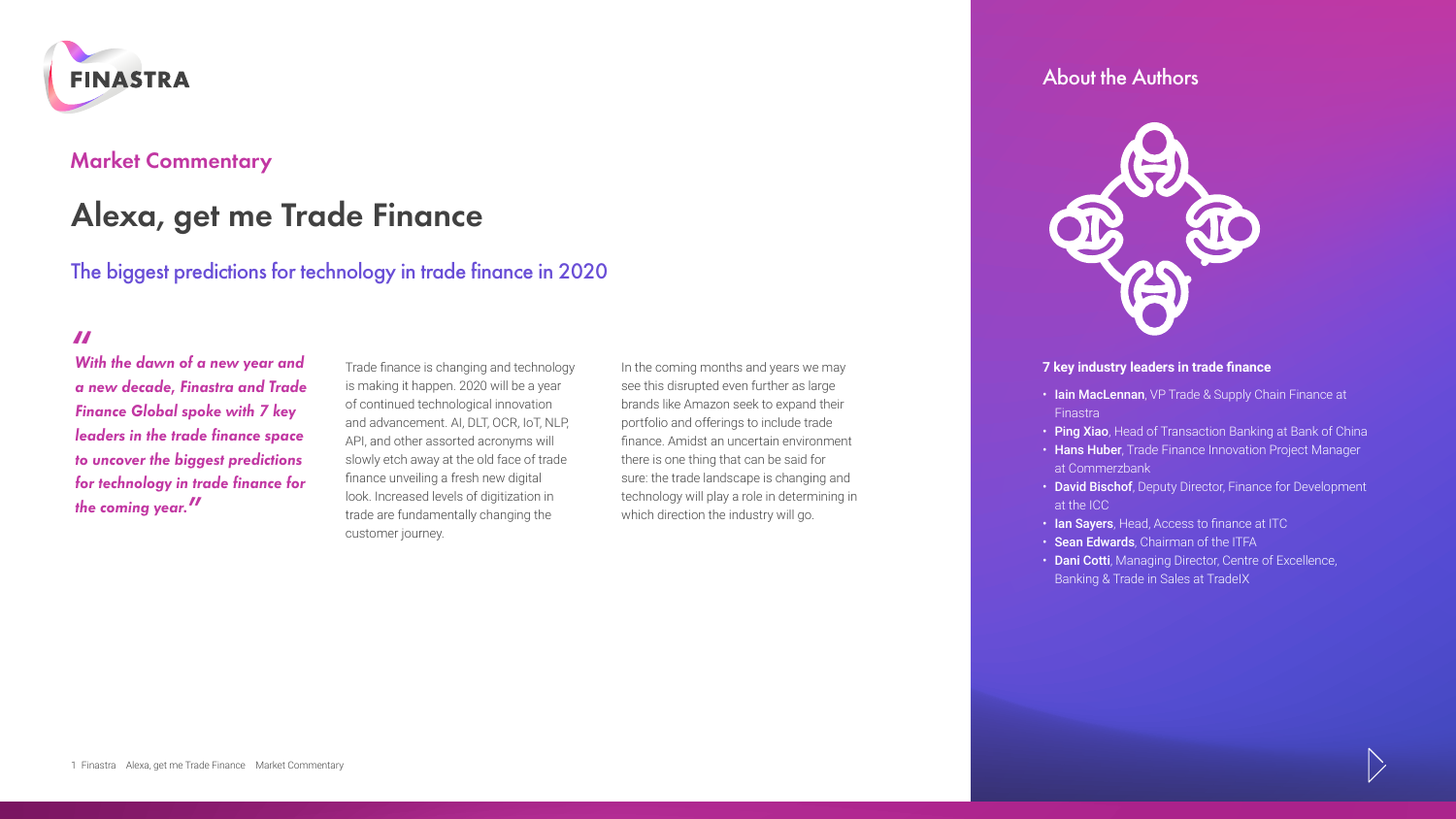**Over the last few years we have seen tremendous innovation across many technologies including DLT and AI. When it comes to technology and innovation, what are your top predictions for trade, supply chain, and receivables in 2020?**

Iain MacLennan, Finastra: We will see

much more collaboration with regards to open APIs and selecting services from an end-to-end trade servicing perspective. In addition, we will see new applications of services already available in other sectors within the trade space. To this end I think we'll see significant adoption of networks that are currently in play, but perhaps not in line with their expected interaction models. There will also be greater integration of multiple technologies to meet the "customer need" whether that is OCR, AI and ML in compliance-checking (i.e. Conpend, Traydstream or others) or another combination of technologies around network of networks and combining multiple previous isolated flows; it's going to be exciting.

Ping Xiao, Bank of China: As we move into 2020 I have several predictions. I believe that we will see more banks joining various Blockchain consortium's, especially from Asia and possibly Africa as several are already in the product environment. This would be driven by large corporate entities looking to explore this technology to facilitate their trade flows. In addition, we will experience a significant investment by banks in AI and OCR technology; innovations that will help trade finance banks transition from paperbased to digital formats. This transition will allow for the automation of compliance checks, something also partly fueled from better collaboration between banks and fintechs. I believe that in 2020, fintechs will no longer be seen as competitors but as collaborators to meet the client's ever

changing needs. And of course we will see more Open Banking. The shape of banking is changing and with the support of PSD2, as I see more third party platforms (3PP) getting access to client's data. These 3PP facilitating payments for bank's customers. Examples that come to mind are WeChat, Google Pay, Paypal, Facebook Messenger

Hans Huber, Commerzbank: As business networks in the different trade participating in[du](http://www.finastra.com/)stries mature and become operational, the need for standardization will become more obvious to many. The adoption curve for technologies like IoT, DLT, and AI will further steepen. However, I have to agree that bridge technologies like OCR will also still see considerable investments.

Ian Sayers, ITC: I agree, by this time in 2020, we will be looking back at a year that will be seen as a turning point in the use of distributed ledger, AI, cloud, and Machine Learning technologies in EDEs. Emerging economies will, by necessity, lead on innovation of practical applications developed to serve urban masses and rural communities making marketing communications and distribution easier and reducing the transaction and administration costs of doing business. Apps will be localized and, at the same time, diminish the impact of borders. Digitally verifiable individual product traceability will become essential for reducing payment and transaction risks.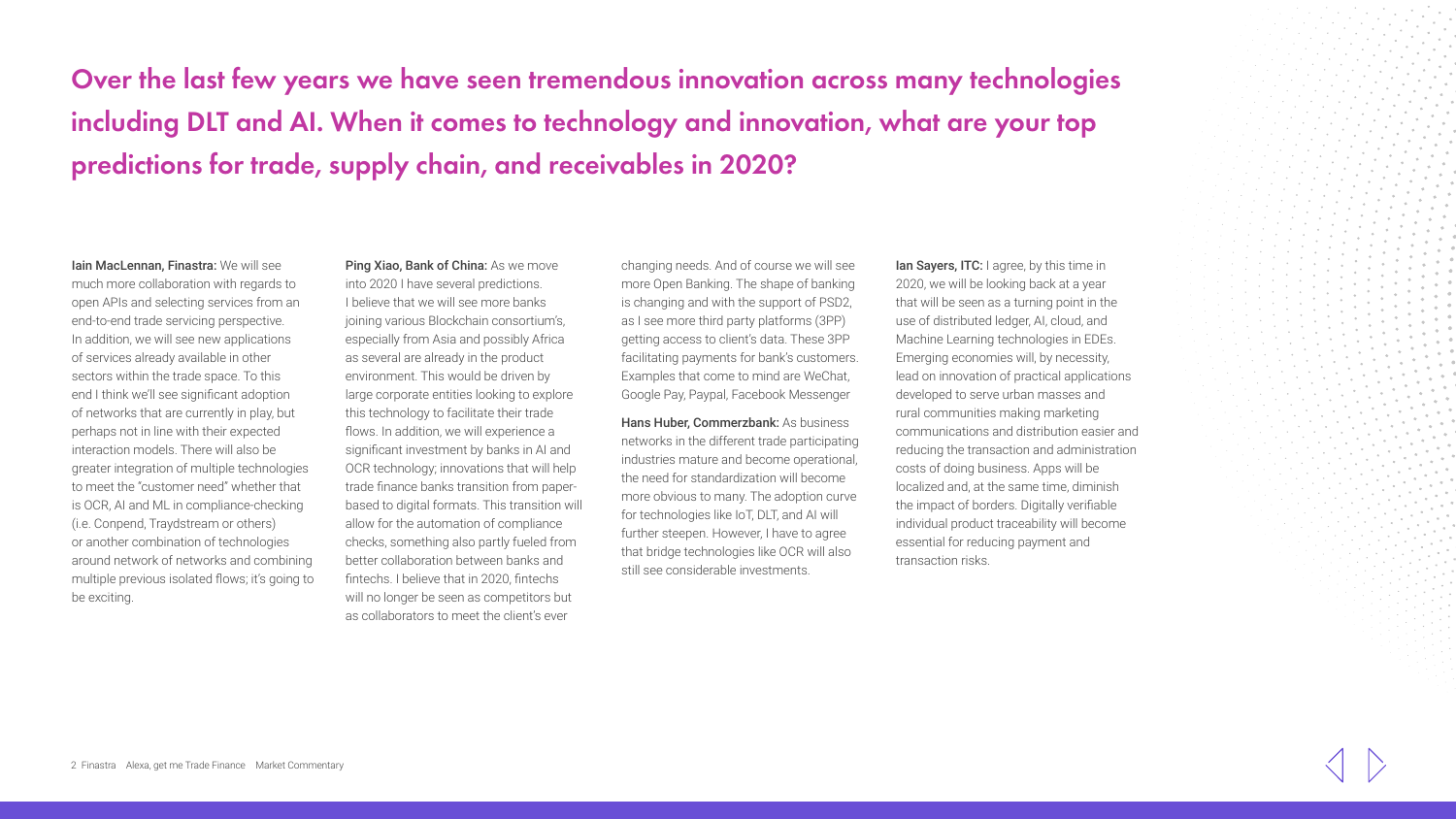**"** *ICC is currently developing a Digital Trade Standards Initiative (DSI) to promote cross-industry digital trade standards to drive technical interoperability among the numerous blockchain-based networks and technology platforms.***"**

David Bischof, International Chamber of Commerce

David Bischof, ICC: We expect major changes throughout 2020 as the digitalization of the trade finance industry continues to develop exponentially. The evolution of blockchain will especially be something to look out for as projects and initiatives move beyond the pilot phase. ICC is currently developing a Digital Trade Standards Initiative (DSI) to promote cross-industry digital trade standards to drive technical interoperability among the numerous blockchain-based networks and technology platforms that have entered the trade and trade finance space over the past two years. The presence of fintechs in the trade finance industry is also shaping client preferences, and collaboration with traditional trade finance providers is expected to continue growing. We have recognized this trend with the first ever fintech showcase set to take place at the Banking Commission Annual Meeting in April.

Sean Edwards, ITFA: The network benefits of blockchain will become increasingly apparent but next year will be dominated by the effort to bring corporates on board which will be expensive for banks as they are forced to underwrite some or all the cost. The bigger challenge will be to explore how the technology can allow banks to acquire new business opportunities, clients and penetrate markets. Whilst cost reduction should not be the only, or even the best reason for adopting technology, tech can make a rapid difference in this regard and some "quick wins" will help cu[lt](http://www.finastra.com/)ivate internal support. OCR is such a technology as it can help with the review of documents in traditional trade areas.

Dani Cotti, TradeIX: 2020 will offer exciting new tech solutions for Supply Chain and Receivables Finance Program users as a lot of providers will master and leverage the new technologies that will deal with and address the limitations of current programs and solutions. The distributed networks built on blockchain technology will undoubtedly have a big impact as they are radically changing the engagement, on-boarding of participants and the deployment of trade finance solutions. AI technology will also have a big impact with new solutions being introduced as a result of intensive data management, with data being the new oil for all supply chains.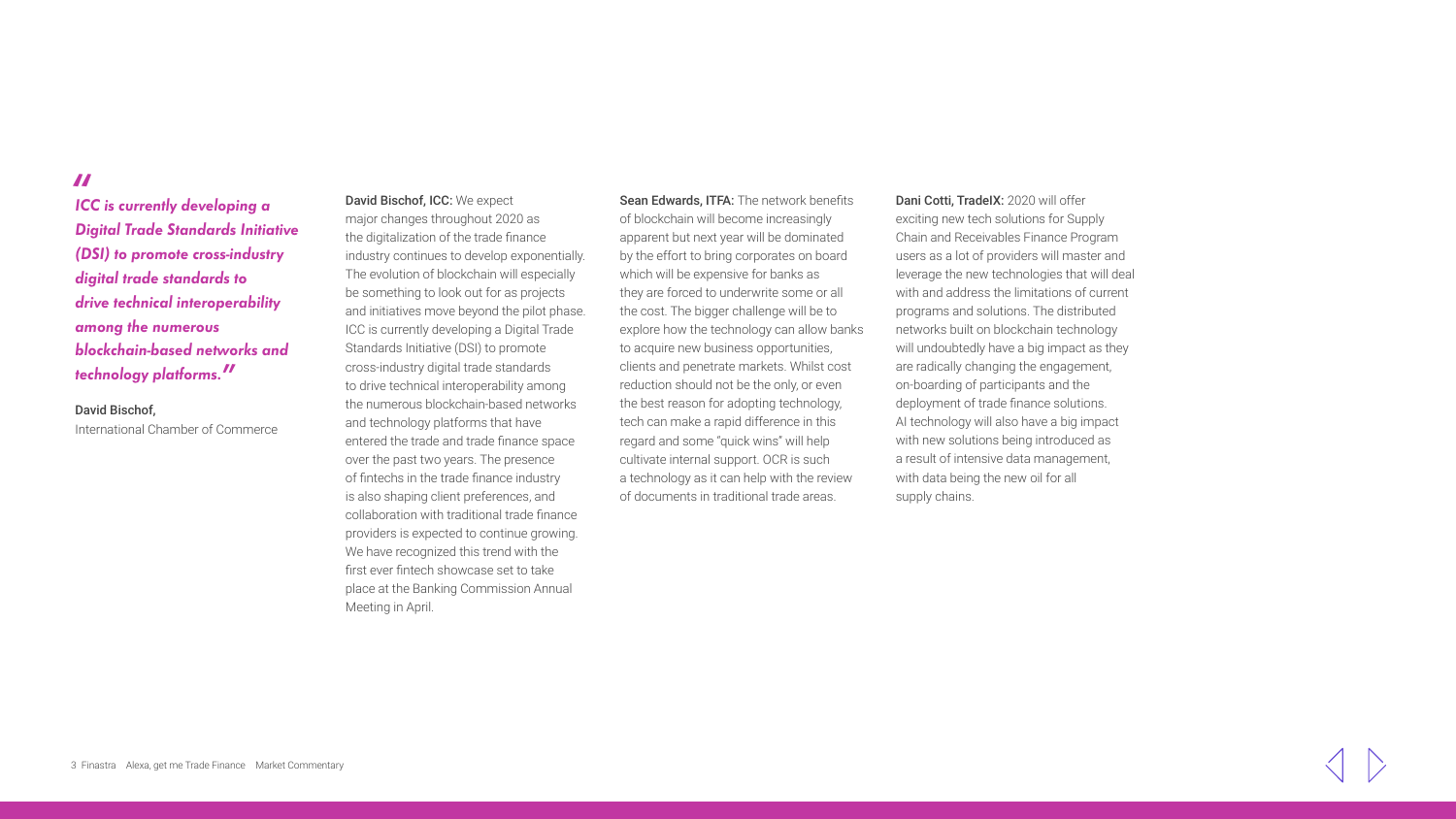# **You have all mentioned several different technologies that will play a role in the year ahead. If you had to pick one technology that you think will truly kick off or have the most success in 2020 which would it be?**

Hans Huber, Commerzbank: Uhh, that is really hard to predict! Almost impossible! That said, there are several different types of technologies that I think are important to discuss:

### • Reasoning technologies

I'd say that AI depends on data being available. No data, no intelligence. AI could be seen as a reasoning technology. Pretty much the same applies to Machine Learning.

• Data Source technologies IoT will make a lot of data available, so it's a source technology, a data creation and input tech. Wearables are a subform to IoT. NLP is also a source technology; it will translate previously unstructured data (and relies on AI to do this).

### • Connecting technologies

DLT will make data exchangeable and credible, so it's a connecting (but also infra) technology. This same notion applies to network of networks, however this will take more time to be brought about and consequently spur the use and utility of DLT (and therefore all others). The same again applies to API! No network of networks without APIs and also no data permeability without APIs.

• Infrastructure Technologies Acceptance of cloud computing in business is also an important factor. Cloud is an infrastructure technology. It will gradually replace the privately ran data center. DLT and API could also be subsumed under Infra-Tech. 5G or ubiquitous broadband networking are in the same boat. Their uptake will contribute to the adoption of other technologies. For instance, it will greatly accelerate the deployability of IoT-devices.

# **"** *The general acceptance of cloud computing will maybe be a 2020 turnout. This will make breaking up data silos an order of magnitude more feasible and propel the deployment of more DLT based platforms.***"**

### Hans Huber

Trade Finance Innovation Project Manager, C[o](http://www.finastra.com/)mmerzbank

Iain MacLennan, Finastra: Yes it is hard to predict but I like the "Network of Networks" concept, and I think it truly has a chance to "kick off" or "kick on" in 2020. This could give customers a user experience that they have never had previously, incorporating multiple levels of information into a seamless view, irrespective of its documentation, logistical or another form of information.

In speaking with a number of banks, there is a belief that the networks will be selected by the corporates and banks will integrate into these. This is a great opportunity for

Finastra that we are actively pursuing with a number of our clients. One other technology which links quite strongly into the network of networks is the Internet of Things, again providing a level of information that we have never had to date.

David Bischof, ICC: Distributed ledger technology (DLT) does have vast potential – and we can expect further progress next year. Indeed, in the ICC 2018 Global Survey, DLT was highlighted as a priority area of development over the following three to five years for banks. And in November 2019, ICC partnered with Perlin, DBS Bank, Trafigura, Infocomm Media Development Authority and Enterprise Singapore to pilot ICC TradeFlow, a blockchain platform aimed at simplifying the trade documentation process for all parties, enabling them to visually map out trade flows, issue instructions to partners, and analyze trade actions in real time. Automation through DLT will help enable wider market access to SMEs, often locked out of the trade finance market due to the high-cost, paper-heavy processes and requirements. DLT could also help improve sustainability tracing in trade finance transactions.